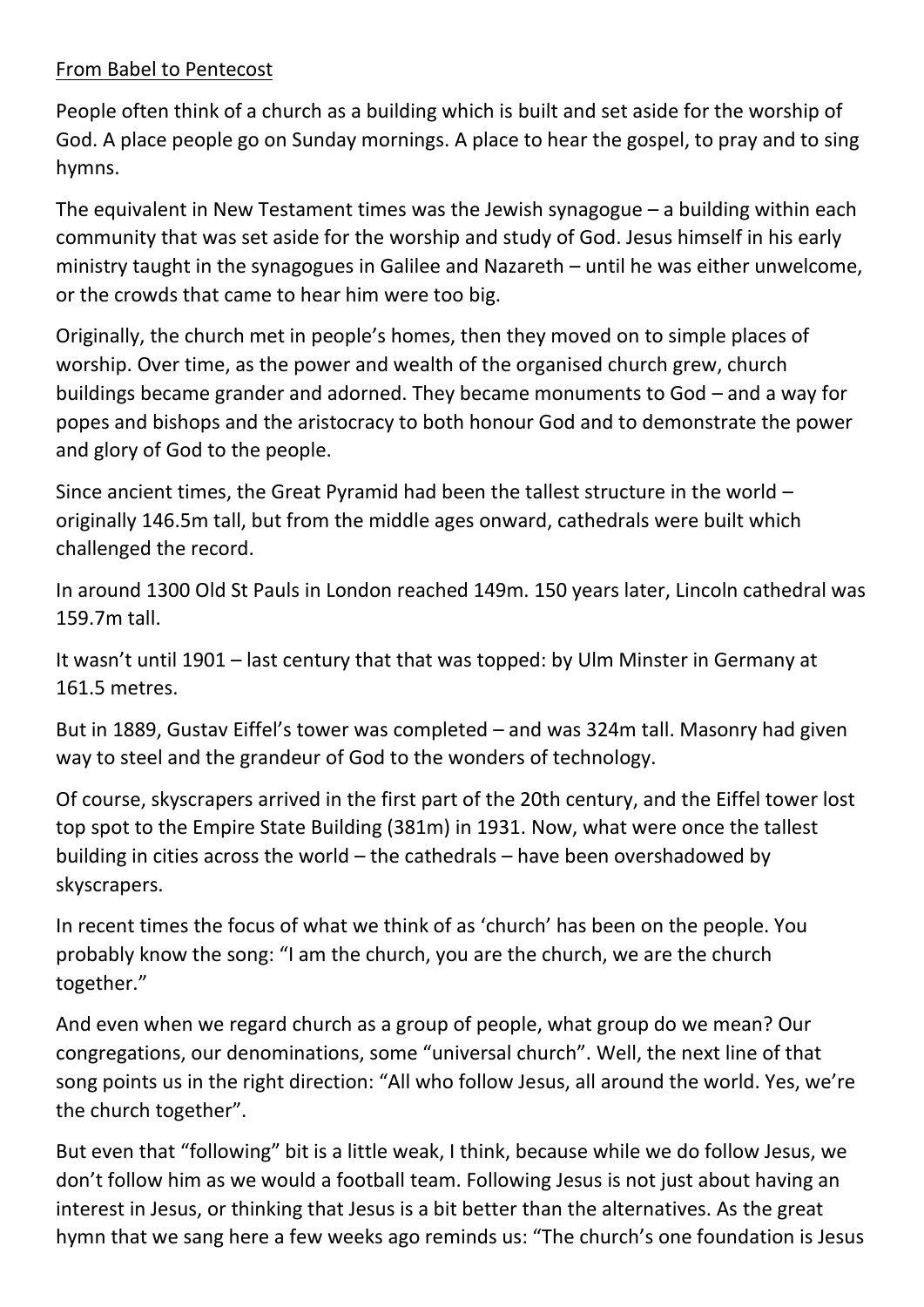Christ her Lord". Everything about the church is built on Jesus. Without faith and hope and trust in Jesus there is simply no church.

Another way we typically look at the church is to say that it is the body of Christ. Not the body of people who are interested IN Christ. But the body OF Christ.

Christ is the foundation. Or as Peter writes, Christ is the cornerstone.

Today's two readings, from Genesis and Acts teach us about the relationship of people with God and the church.

At the beginning of the story of the Tower of Babel, we read that all the people had a common language. They could understand each other. There was no hindrance to their communication.

That's pretty much an ideal situation. If you've ever spent time somewhere where you don't understand the language, you'll know it can be tough going. Wherever you go, people speak in a way that you, as an outsider, simply cannot understand. It can be frustrating. In fact, it excludes you from the rest of society in which you are trying to live. It puts up barriers between us and them. Even if you can get by with a combination of hand gestures, smiles and nodding, it is inefficient and frustrating.

But the tower builders at Babel had no such problem. They spoke the same language, they were on the same page. And not only that, they had the technology too  $-$  it opened up new opportunities and people became proud. Their ambitions went literally sky-high. They felt so confident about what they could achieve together that they decided to build a tower that reached the heavens.

I think in in a way, the tower of Babel was a kind of temple. Not a temple to God, but a temple to the power of humanity. The people wanted to reach the heavens on their own. It wasn't even made of natural materials – but man-made materials: baked bricks rather than stone, and tar rather than lime mortar. They believed in their technology, and they believed in themselves. They could do anything. Nothing was impossible for them. Or so they thought.

That attitude and those ambitions have never really changed — today, we see those ideas everywhere, even stronger than before. Human communication across languages and cultures is becoming more and more common. Social media effectively creates a culture that's not limited by geography. Wikipedia has the declared intention of being the sum of all human knowledge – and exists in 300 languages. Today, people – whether they realise it or intend it or not – are in many ways building a new tower of Babel. How many problems are solved by realising 'There's an app for that?' How many questions are answered by 'just Google it'? What can't we do? We wonder.

But we read in the Genesis account of the tower of Babel that God came down disrupted the communication and the unity of the people by "confusing their language." God created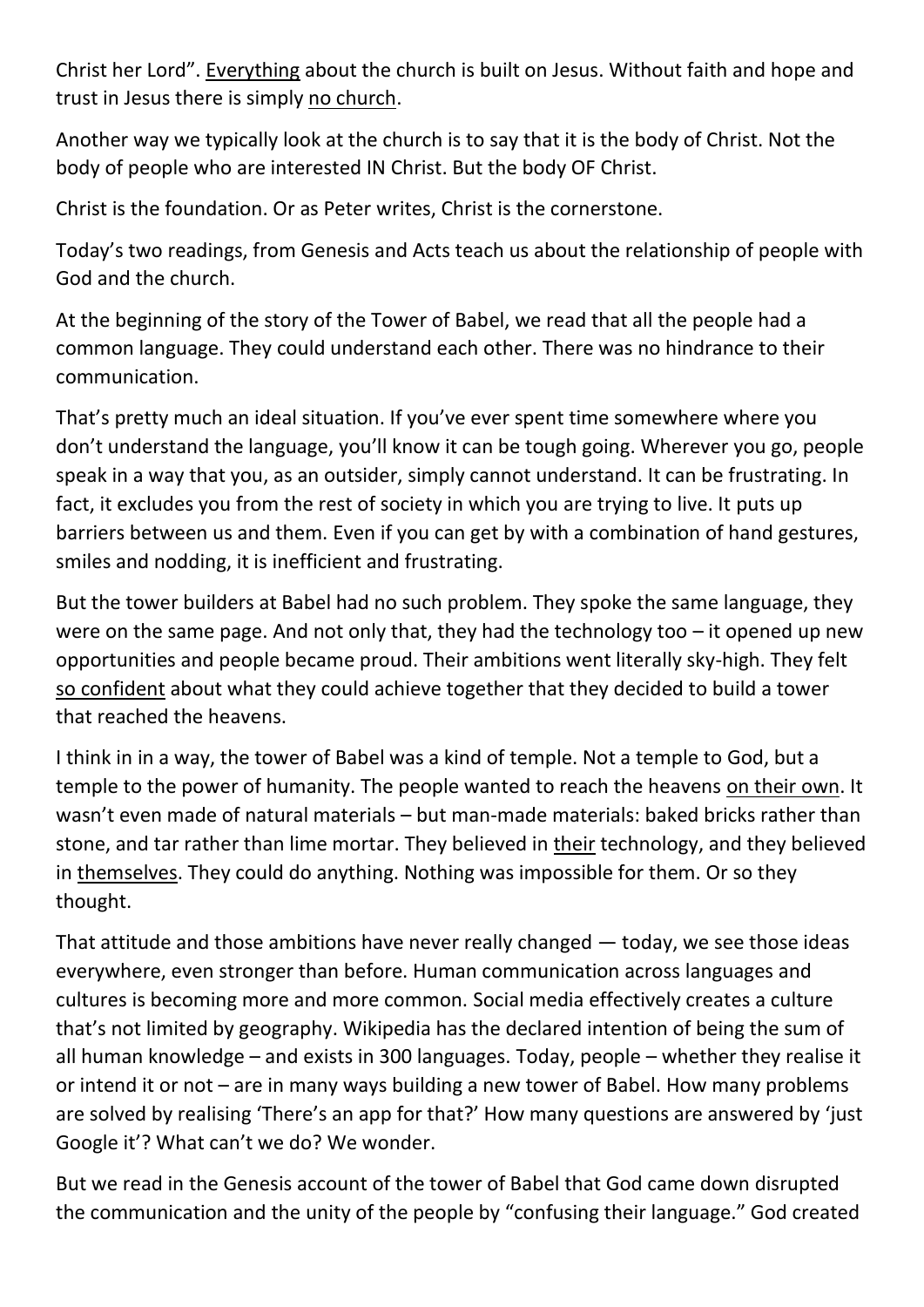confusion and misunderstanding between them. And as a result, people broke up. They dispersed. And their common effort to reach the heavens was abandoned. It was a failure.

Now I don't think if people are building a modern tower of babel today God will intervene – and I think our experience is that God doesn't need to, because those divisions that are highlighted in the story of Babel still exist, and still do a pretty good job of undermining progress.

But set against that background of ancient Babel, we've also heard the story of Pentecost. Sometimes people call it the birthday of the Christian Church: the one holy, apostolic and universal church of Jesus Christ. We celebrate the pouring out of the Holy Spirit on that first group of Jesus' disciples. When we wear red and orange and yellow and sing songs about the Holy Spirit.

But before that first Christian Pentecost, Pentecost was a Jewish festival: The feast of Pentecost was held at the end of the wheat harvest, fifty days after the Passover. And it was also for the nation of Israel a commemoration of the giving of the law, fifty days after the Exodus. And that's why there were so many Jewish believers gathered in Jerusalem.

John the Baptist had prophesied that Jesus would baptise "with the Holy Spirit and with fire" (The word for Spirit, wind and breath is one and the same in the Hebrew language, as it is in Greek.) That same three: fire, wind and words are also found at the giving of the law to Moses at Mount Sinai (Hebrews 12:18-19).

But in the face of the wind, the tongues of fire, and the words of the disciples on that Pentecost, there were those who chose to mock the disciples for what was happening. The accusation of drunkenness was just that. In fact, far from being incoherent, these men were completely understandable to those who listened. Anyway, as Peter would pronounce in their defence, it was only 9a.m. (Acts 2:15)!

And far from drunken babbling, something remarkable was happening – something truly world-changing:

At Pentecost, God reversed the process that God had initiated in Babel.

In Babel people tried to reach to the heavens—a project that was doomed to fail. But here, at Pentetost, God reached down to earth.

Not for the first time, though. He had done that before: On Christmas, in Jesus, God became one of us, to live among us and to die for our salvation, and then to ascend to glory.

But at Pentecost, God came down in the form of the Holy Spirit to stay.

Those who try to reach the heavens by their own human efforts are driven by arrogance and pride. But God comes down to those who are poor in Spirit, meek, and humble; to those who hunger and thirst for righteousness.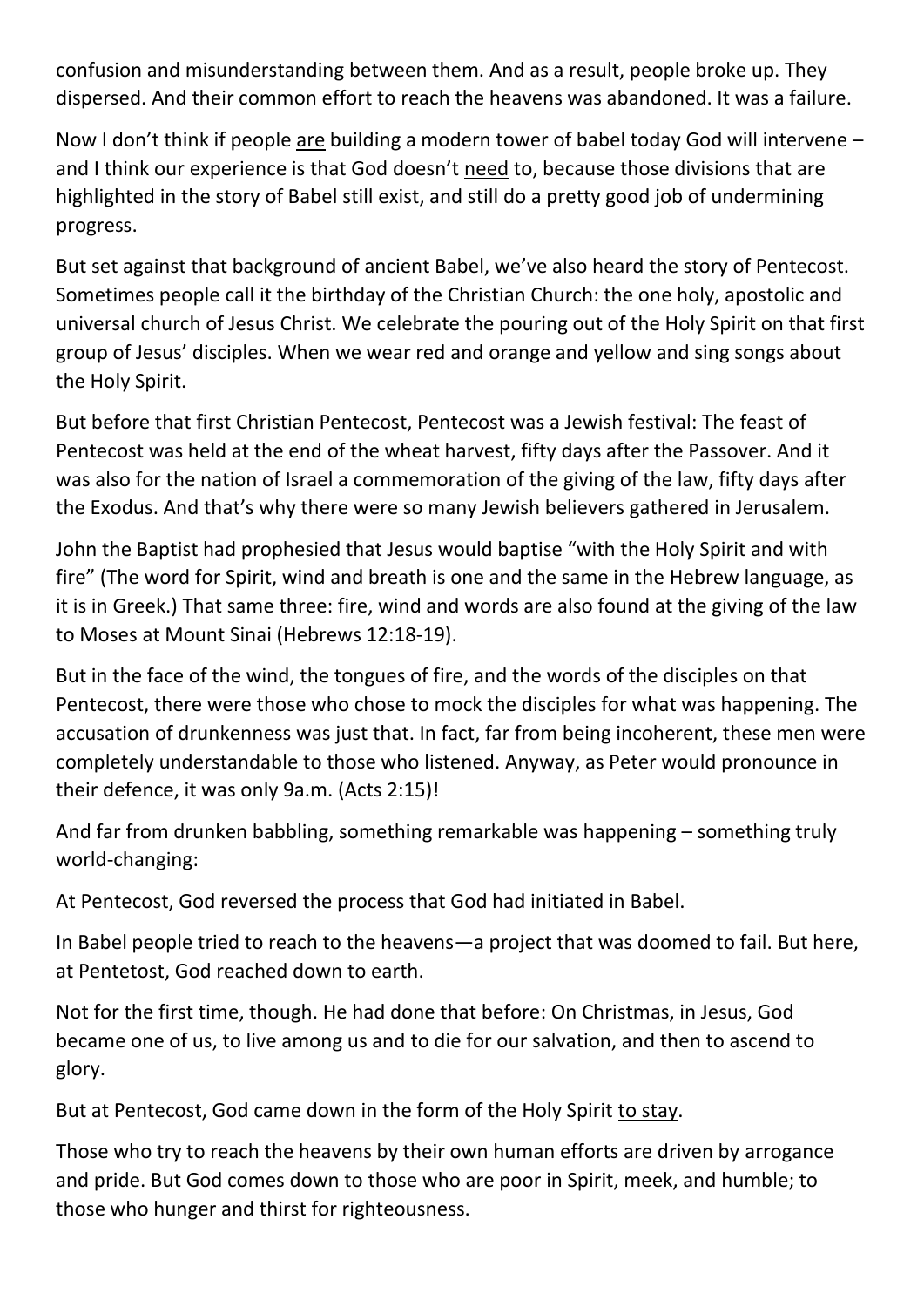God who created heaven and earth, and who lived and died and rose again, pours out his Holy Spirit into our lives and hearts. It is a gift from God, not something that is innately within us, and not something that we've earned.

We can receive God's Spirit only in and through faith—that relationship where we put our trust in God, and where God shows his own faithfulness to us through the gift of saving grace. But only as we empty ourselves of our self-righteousness and our pride – our towerbuilding pride – can God fill us with the Holy Spirit.

And rather than dividing people as happened at Babel, here at Pentecost, God united his people.

When people from all over the world heard Galileans speaking in their mother tongue or dialect, it immediately created a bond. "Hey! They speak my language!"

That is why it is so important to have the Word of God or the Gospel in your heart language. And that is why thousands of missionaries have spend lifetimes in remote regions of the world to translate the Bible into so many different languages.

And at a simpler level, that's why we use a modern translation of the bible in our worship here at St Ives. It's in the language that we use day to day. The 'thees and thous' of the King James Version are historical, and certainly have their place – but it's generally easier to follow the meaning in our NIVs or NRSV or Good News translations. If you prefer an older translation though, if that older language speaks to your heart better, then please bring it and read it.

On the day of Pentecost, God bridged the communication gap that had existed since the time of Babel through a special gift of the Spirit—the gift of tongues, as we sometimes call it. We read that everybody heard the proclamation of the great wonders of God in their own language, even though the Galileans who were speaking, couldn't speak them at all.

On that first Pentecost, God inspired his people. What is most important in the story of Pentecost is not just that people heard the Galileans speak in their heart languages. What matters more is what they heard the disciples say in those languages: The Holy Spirit inspired the believers to praise God.

And as the gathering in Jerusalem went on, we see yet another level of inspiration. The sermon that Peter gives—his first sermon ever, as far as we know—shows a level of insight that Peter could not have had from his own. Don't forget that he was a common fisherman not that long before.

Sometime earlier, Jesus had warned his disciples that they were going to be asked to witness to him under difficult circumstance - and he had encouraged them by saying: "Don't worry beforehand about what to say, for the Holy Spirit will give you the words to speak when you need them." (Luke 12:12) It is not Peter who touches the hearts of thousands of people that day. It is the Holy Spirit.